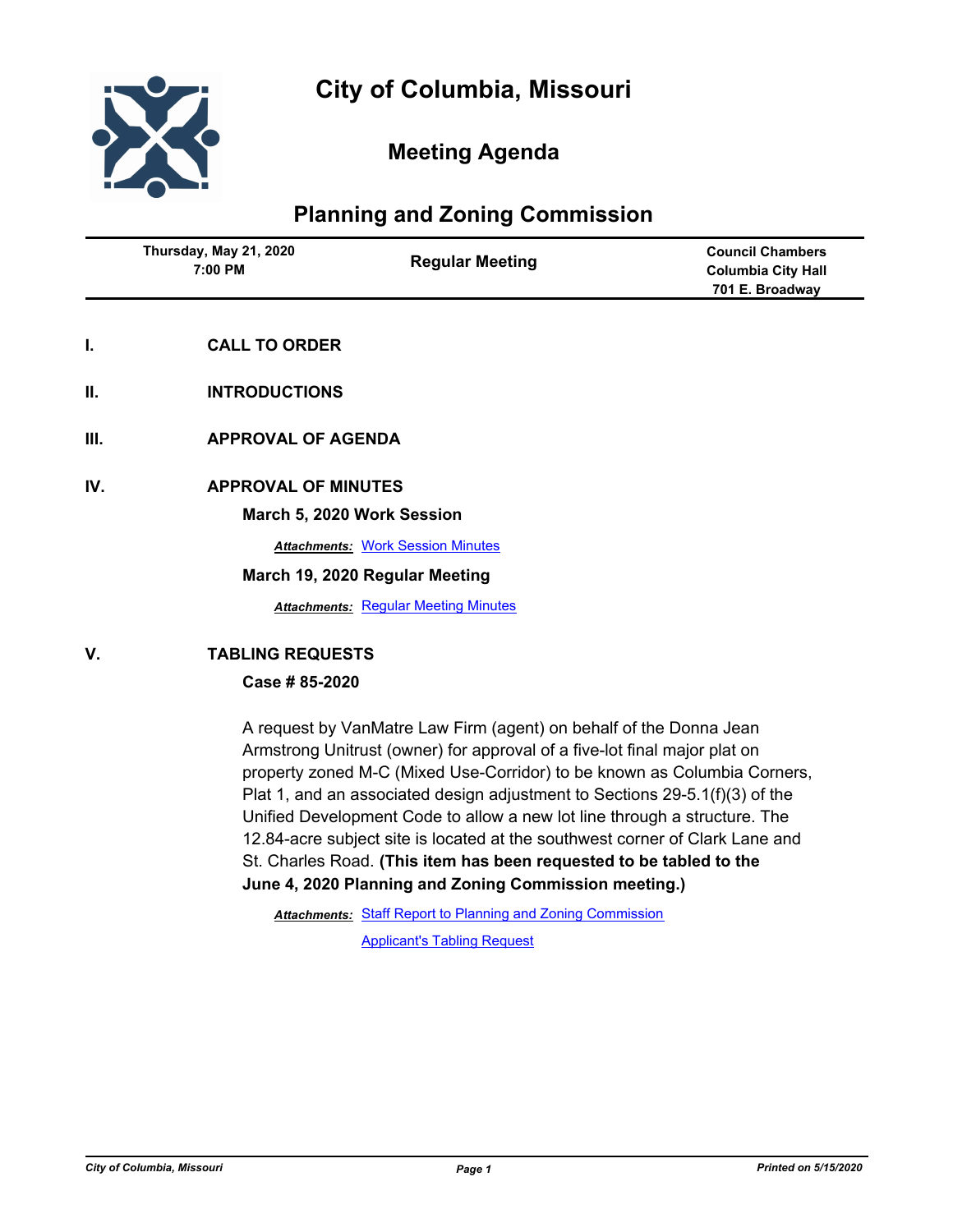#### **VI. SUBDIVISIONS**

### **Case # 86-2020**

A request by Crockett Engineering (agent), on behalf of SBSR Properties, LLC (owners), for approval of a 39-lot preliminary plat to be known as the "Cottages at Evergreen Place". The 7.27-acre property is proposed to be platted into 33 single-family lots and 6 common lots. The subject property is located on the west side of Ballenger Lane just north of Dehaven Drive. On February 11, 2020, the Board of Adjustment approved use of the cottage dimensional standards for this project.

Attachments: [Staff Report to Planning and Zoning Commission](http://gocolumbiamo.legistar.com/gateway.aspx?M=F&ID=df3cc00b-8edd-4042-8d03-4aae28c09cdc.docx)

[Locator Maps](http://gocolumbiamo.legistar.com/gateway.aspx?M=F&ID=d326a67f-8e5f-483f-8890-698dcb788fd5.pdf) [Preliminary Plat](http://gocolumbiamo.legistar.com/gateway.aspx?M=F&ID=305f75c3-75e8-48b3-a01a-d0369b297b6b.pdf) [Public Correspondence](http://gocolumbiamo.legistar.com/gateway.aspx?M=F&ID=f81a1350-25cd-4e28-91a2-0a080ad82788.pdf)

## **VII. PUBLIC HEARINGS**

### **Case # 76-2020**

A request by Crockett Engineering Consultants (agent) on behalf of Reliable Community Bancshares, Inc. (owner) for approval to permanently zone 2.1 acres from County C-GP (Planned Commercial) to M-N (Mixed Use-Neighborhood), upon annexation. The 2.1-acre subject site is located at the southeast corner of Highway WW and Elk Park Drive. **(This item was tabled at the March 19, 2020 Planning and Zoning Commission meeting.)**

Attachments: [Staff Report to Planning and Zoning Commission](http://gocolumbiamo.legistar.com/gateway.aspx?M=F&ID=4b8a9cf7-ed70-4b9e-bd6e-229b39de0744.docx)

[Locator Maps](http://gocolumbiamo.legistar.com/gateway.aspx?M=F&ID=fb03fc0f-cdeb-46a5-9629-a20e1baa3efc.pdf) [Surrounding zoning](http://gocolumbiamo.legistar.com/gateway.aspx?M=F&ID=30f1599f-9b56-4412-b1ae-b934e9f6f244.pdf)

[Adjacent PD Statement of Intent](http://gocolumbiamo.legistar.com/gateway.aspx?M=F&ID=8e930f33-09be-4ee3-b906-0f1d976bde62.pdf)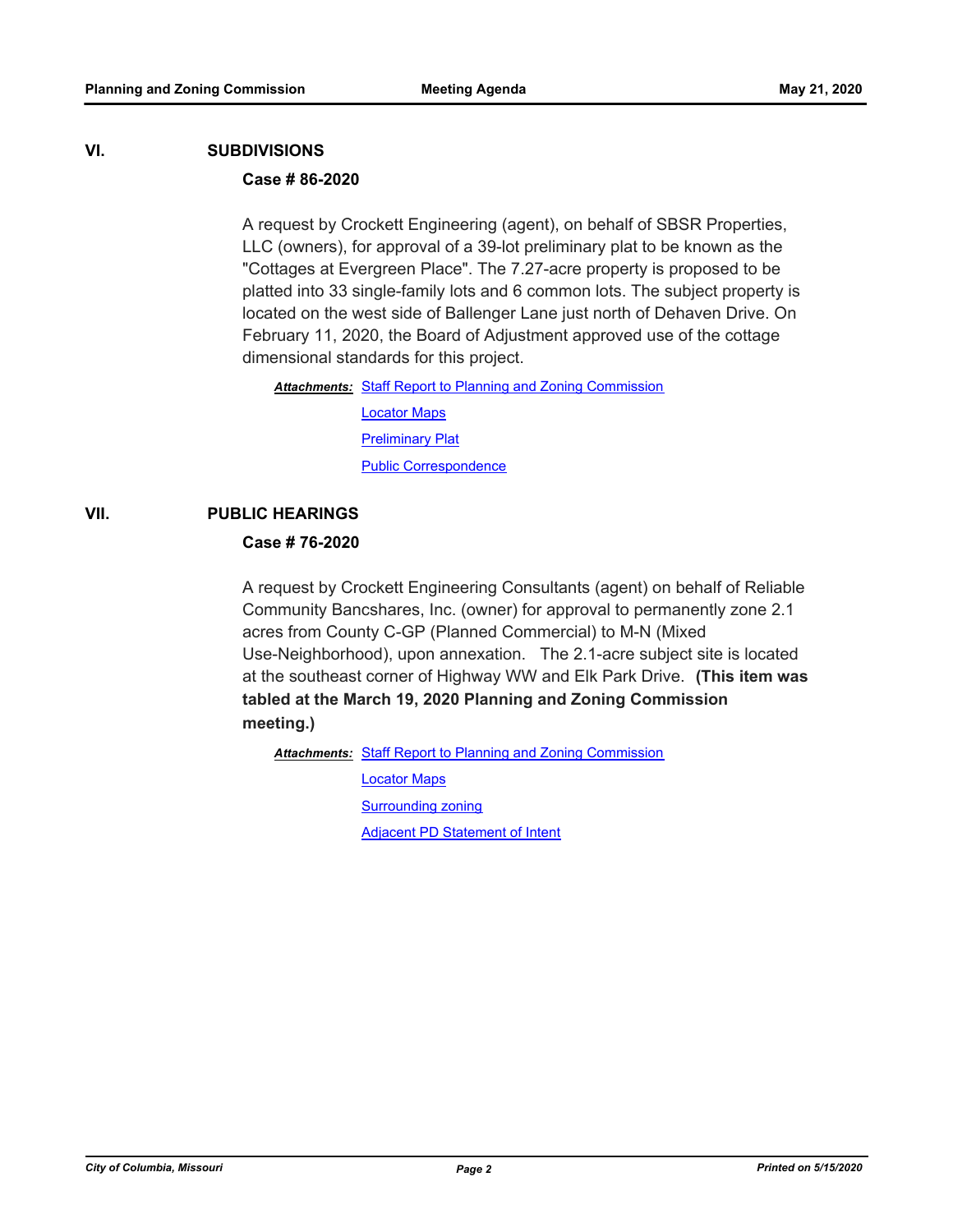### **Case # 77-2020**

A request by Crockett Engineering Consultants (agent) on behalf of Reliable Community Bancshares, Inc. (owner) for approval of a conditional use permit to allow both a Light Vehicle Service and Repair use for a gas station and convenience store, and a drive-up facility as an accessory use to a financial institution (bank), on an M-N (Mixed Use-Neighborhood) zoned property . The 2.1-acre subject site is located at the southeast corner of Highway WW and Elk Park Drive. **(This item was tabled at the March 19, 2020 Planning and Zoning Commission meeting.)**

Attachments: [Staff Report to Planning and Zoning Commission](http://gocolumbiamo.legistar.com/gateway.aspx?M=F&ID=865b5497-236e-4852-981c-0da111c42f4f.docx)

[Locator maps](http://gocolumbiamo.legistar.com/gateway.aspx?M=F&ID=2680a768-49d3-436a-8163-88b9e7b73b87.pdf) [Conceptual Site Plan](http://gocolumbiamo.legistar.com/gateway.aspx?M=F&ID=c768ec79-dfa6-4cac-b053-152597c0fe6c.pdf) [Traffic Impact Analysis](http://gocolumbiamo.legistar.com/gateway.aspx?M=F&ID=6d586030-f493-497c-ac1d-ecf5f431998f.pdf) [Applicant CUP Documentation](http://gocolumbiamo.legistar.com/gateway.aspx?M=F&ID=a9febfc1-30ca-487b-a74e-86bdfcc3b296.pdf) [Architectural Rendering](http://gocolumbiamo.legistar.com/gateway.aspx?M=F&ID=dd09c4f5-fb5d-42ab-8ce3-6e89e8f47be0.pdf) [Public Correspondence](http://gocolumbiamo.legistar.com/gateway.aspx?M=F&ID=deec9489-a044-49b4-9656-cb5c5b3d2eb3.pdf)

#### **Case # 84-2020**

A request by Stacy Bryant-Wimp (member), on behalf of JSAE Enterprises, LLC (owner), for a conditional use permit (CUP) to allow for an accessory dwelling unit on property zoned R-1 (one-family dwelling district) and addressed 507 S. Greenwood Avenue.

Attachments: [Staff Report to Planning and Zoning Commission](http://gocolumbiamo.legistar.com/gateway.aspx?M=F&ID=666c7bf7-db17-41c5-8b4a-61ec9c8d7118.docx) [Locator Maps](http://gocolumbiamo.legistar.com/gateway.aspx?M=F&ID=f8f8269e-2d34-4ebb-a6f1-b080bfc0edb3.pdf) [ADU layout and dimensional conditions supplied by applicant](http://gocolumbiamo.legistar.com/gateway.aspx?M=F&ID=26a502ad-5ba8-43e1-8408-bafafc874a9b.pdf) [Public Correspondence](http://gocolumbiamo.legistar.com/gateway.aspx?M=F&ID=80d50c69-2f34-4e56-b39e-935ca704585a.pdf)

## **VIII. PUBLIC COMMENTS**

### **IX. STAFF COMMENTS**

#### **A. February - April 2020 Building Permit Reports**

Attachments: [Staff Report to Planning and Zoning Commission](http://gocolumbiamo.legistar.com/gateway.aspx?M=F&ID=a5f577e4-a841-4428-ad77-d9b730b0159a.docx)

[Permit Summary by month \(Feb, Mar, Apr\)](http://gocolumbiamo.legistar.com/gateway.aspx?M=F&ID=b8218662-2486-4401-9819-7a70d26fe602.pdf)

[FYTD 2019 Permit Summary \(Oct. 2018-Apr. 2019\)](http://gocolumbiamo.legistar.com/gateway.aspx?M=F&ID=420c037f-e9cb-48e7-b6aa-b9a63b649208.pdf)

[FYTD 2020 Permit Summary \(Oct. 2019-Apr. 2020\)](http://gocolumbiamo.legistar.com/gateway.aspx?M=F&ID=f2e89160-d944-4408-9519-068667c819dc.pdf)

**B. FY 2021 Capital Improvement Plan (CIP) General Information**

*Attachments:* [Staff Report to Planning and Zoning Commission](http://gocolumbiamo.legistar.com/gateway.aspx?M=F&ID=01401cdf-ab3b-4fb0-bed7-281c7fb62510.docx)

**C. Potential Work Program Items**